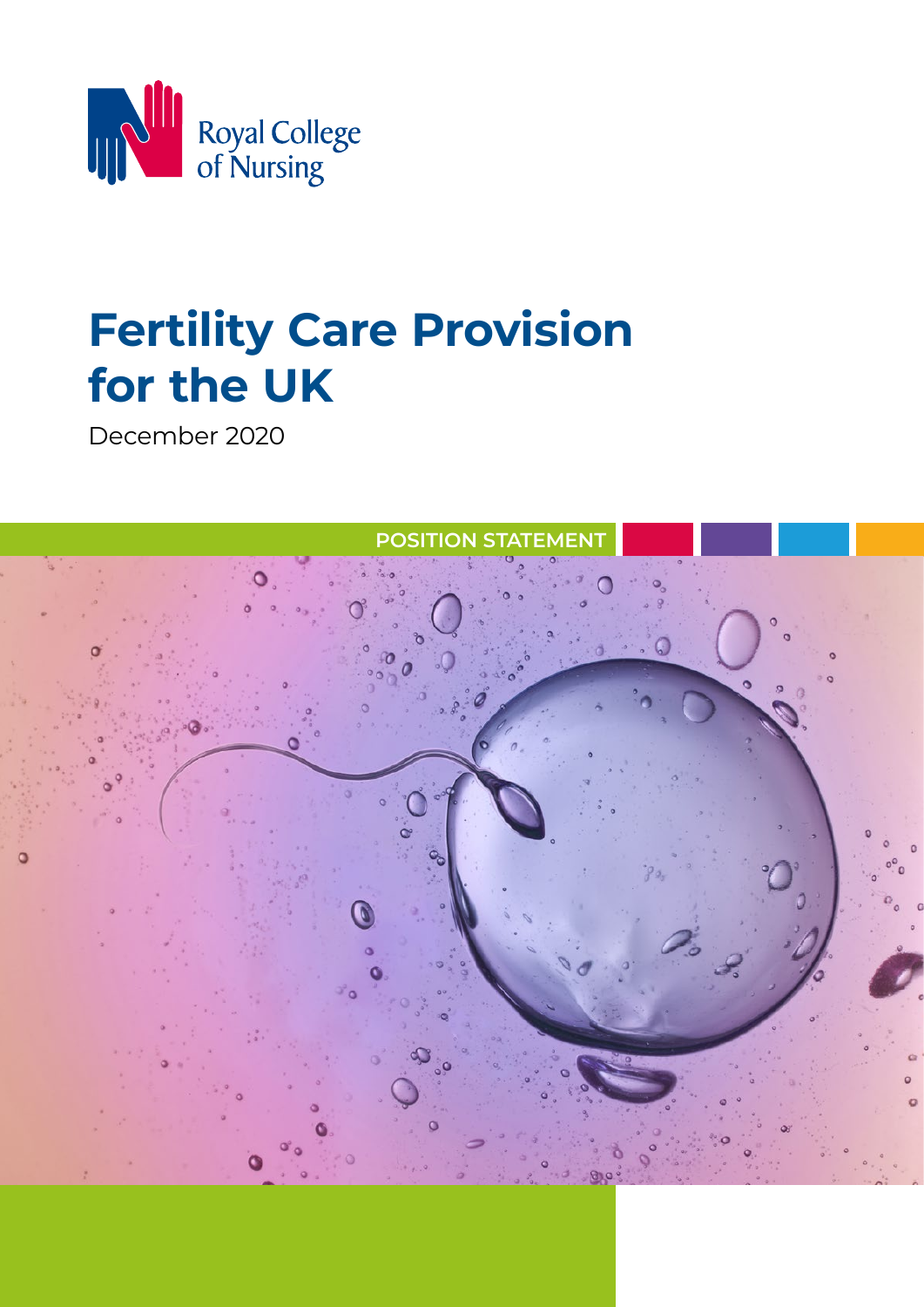This publication is due for review in December 2023. To provide feedback on its contents or on your experience of using the publication, please email **[publications.feedback@rcn.org.uk](mailto:publications.feedback@rcn.org.uk)**

This document has been designed in collaboration with our members to ensure it meets most accessibility standards. However, if this does not fit your requirements, please contact **[corporate.communications@rcn.org.uk](mailto:corporate.communications@rcn.org.uk)**

#### **RCN Legal Disclaimer**

This publication contains information, advice and guidance to help members of the RCN. It is intended for use within the UK but readers are advised that practices may vary in each country and outside the UK. The information in this booklet has been compiled from professional sources, but its accuracy is not guaranteed. Whilst every effort has been made to ensure the RCN provides accurate and expert information and guidance, it is impossible to predict all the circumstances in which it may be used. Accordingly, the RCN shall not be liable to any person or entity with respect to any loss or damage caused or alleged to be caused directly or indirectly by what is contained in or left out of this website information and guidance.

Published by the Royal College of Nursing, 20 Cavendish Square, London, W1G 0RN

**© 2020 Royal College of Nursing. All rights reserved. No part of this publication may be reproduced, stored in a retrieval system, or transmitted in any form or by any means electronic, mechanical, photocopying, recording or otherwise, without prior permission of the Publishers. This publication may not be lent, resold, hired out or otherwise disposed of by ways of trade in any form of binding or cover other than that in which it is published, without the prior consent of the Publishers.**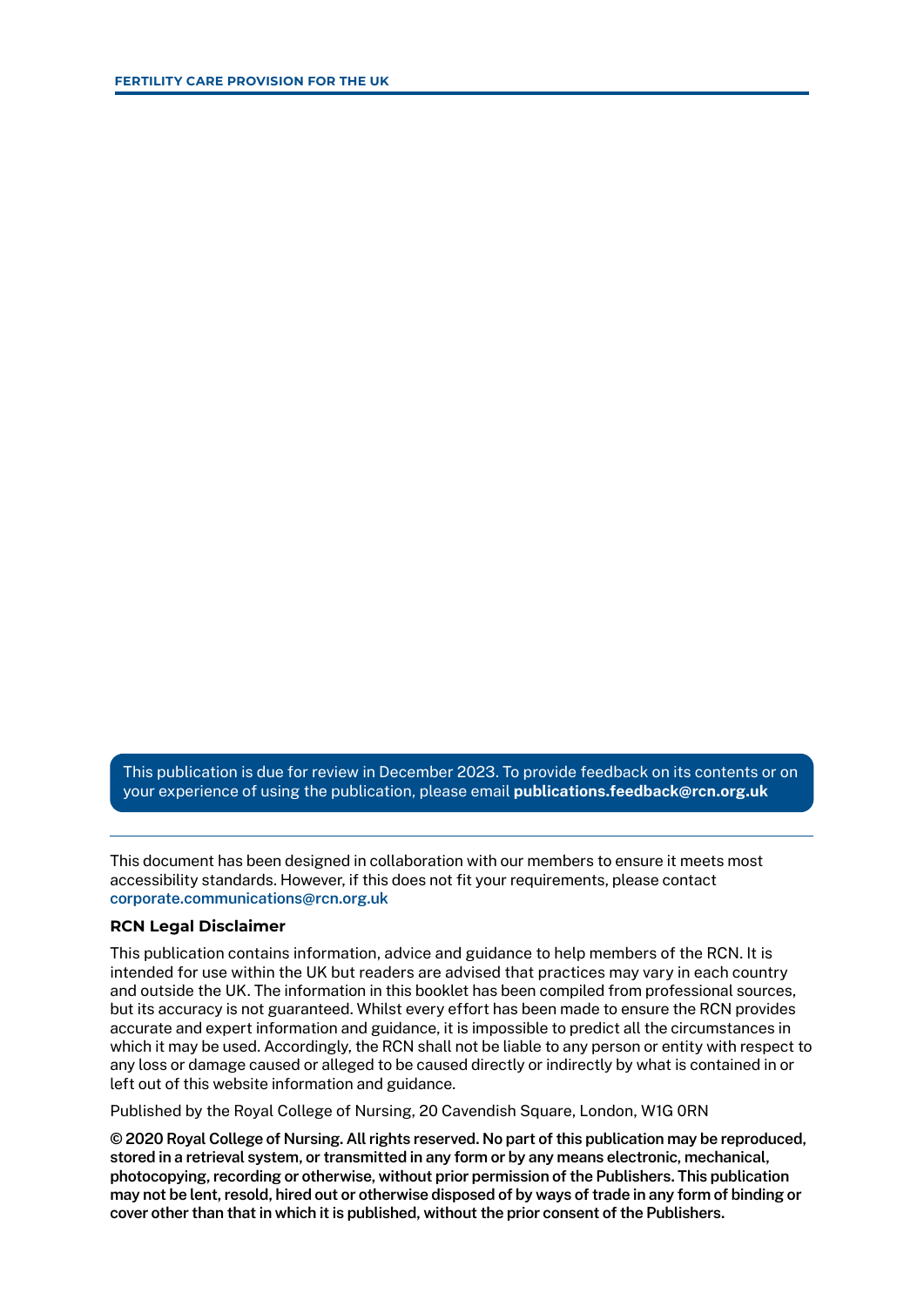#### <span id="page-2-0"></span>Contents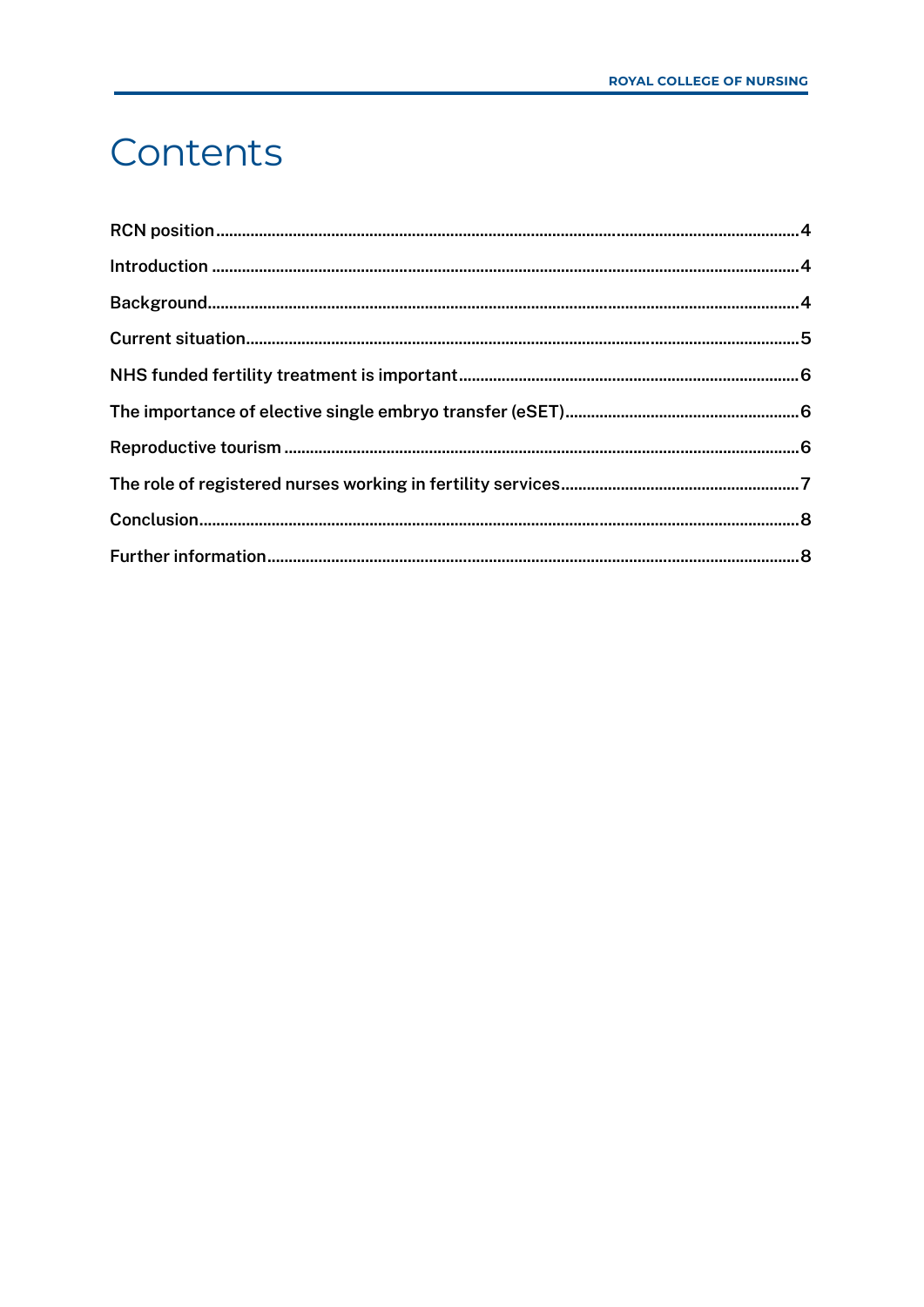#### <span id="page-3-0"></span>**RCN position**

- 1. The RCN supports full implementation of the National Institute for Health and Care Excellence (NICE) guidelines including the recommendation that at least three full treatment cycles are made available to couples undergoing in vitro fertilisation (IVF) treatment regardless of location within the UK.
- 2. Clinical, social and lifestyle access criteria should be implemented on an equitable basis.
- 3. The RCN supports the need to raise awareness among nurses and midwives of the social-political challenges in provision of fertility services across the UK.
- 4. Nurses should be equipped with leadership skills that enhance their ability to have a positive impact on education and service commissioning at local level.

### Introduction

This position statement was approved by RCN committee in 2014, and subsequently published in 2015. In 2020, this statement remains valid and we reaffirm the need to support increasing access to fertility care across the UK, in line with NICE guidelines.

The medium for supporting this commitment is via the RCN Fertility Nursing Forum, one of the member-focused vehicles of the RCN. The forum works with nurse, midwife and healthcare assistant members who work in fertility services and associated services across the UK. The forum is an active supporter of *Fertility Fairness* which has produced an infographic summarising the current provision (2018) of IVF in England (**[fertilityfairness.co.uk](http://fertilityfairness.co.uk)**).

## Background

Since the birth of Louise Brown in 1978, it is estimated that more than eight million babies have been born worldwide through in vitro fertilisation (IVF). Despite one in seven couples in the UK having problems conceiving and the social and psychological effect this can have, the provision of NHS fertility services has remained varied and inequitable throughout the UK. As a result, many people have little option other than to explore treatment in the independent sector or abroad.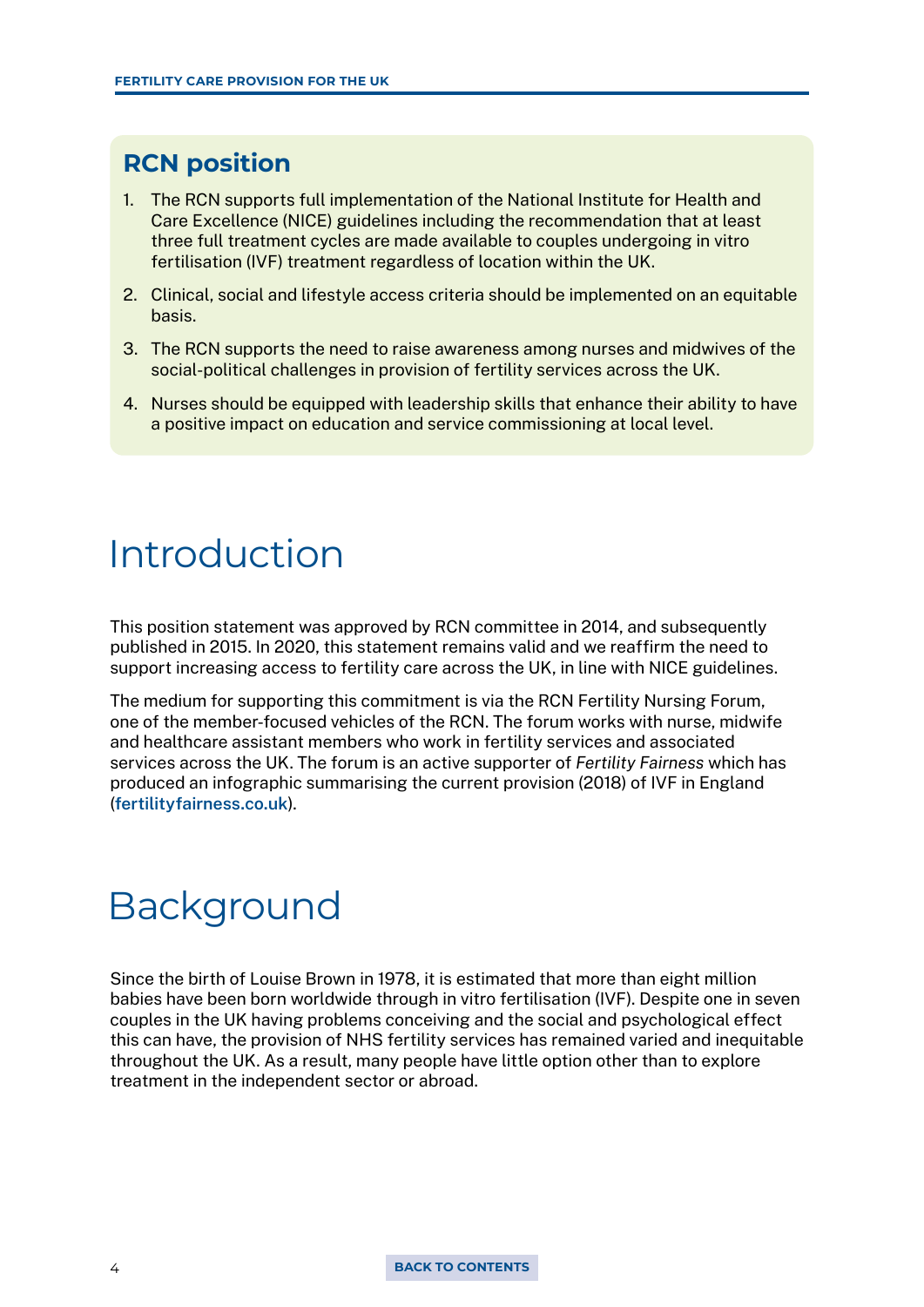#### <span id="page-4-0"></span>Current situation

In 2018, NICE updated the fertility guideline originally published in 2004. The recommendations included reaffirmation that three full cycles IVF should be available on the NHS for women aged up to 39 inclusive. In addition, NICE recommended that one full cycle of IVF should be available for women aged between 40 and 42 who have never previously had IVF treatment (where no evidence of low ovarian reserve and there has been a discussion of the additional implications of IVF and pregnancy at this age). A full cycle of IVF is considered to be one which includes the transfer of any viable embryos which have been frozen and stored after the fresh cycle (NICE, 2018).

Over the past twenty years entitlement to NHS funded treatment has ranged from no funded treatment to a full three cycles, often depending on local policy. While some NHS services have commissioned services based on the guidelines, many continue to fall short of the recommendations. The consequences for those unable to conceive naturally remains a consistent, inequitable access to NHS funded IVF and the financial burden of self-funding their fertility treatment.

Whilst national guidance now exists in Scotland, Wales & N. Ireland, (\* See below) there still appears to be a 'postcode lottery' approach to treatment in England, where both the number of cycles funded and the criteria for eligibility is inconsistent, subject to local commissioning of services. (**[https://fertilitynetworkuk.org/trying-to-conceive/nhs](https://fertilitynetworkuk.org/trying-to-conceive/nhs-funding/england/)[funding/england/](https://fertilitynetworkuk.org/trying-to-conceive/nhs-funding/england/)**). In 2018, in Scotland, 60% of treatment was NHS-funded, compared to 45% in Northern Ireland, 41% in Wales and 35% in England.

In Scotland, from April 2017, all Health Boards are expected follow the same criteria, as determined by NHS Scotland.

**<https://fertilitynetworkuk.org/trying-to-conceive/nhs-funding/scotland>**

In Northern Ireland the Health and Social Care Board (HSC) are responsible for commissioning of fertility services. Further details can be found here **<https://fertilitynetworkuk.org/trying-to-conceive/nhs-funding/northern-ireland>**

In Wales, two full cycles of NHS fertility treatment are currently funded and access criteria are standard across the country. **<https://fertilitynetworkuk.org/trying-to-conceive/nhs-funding/wales>**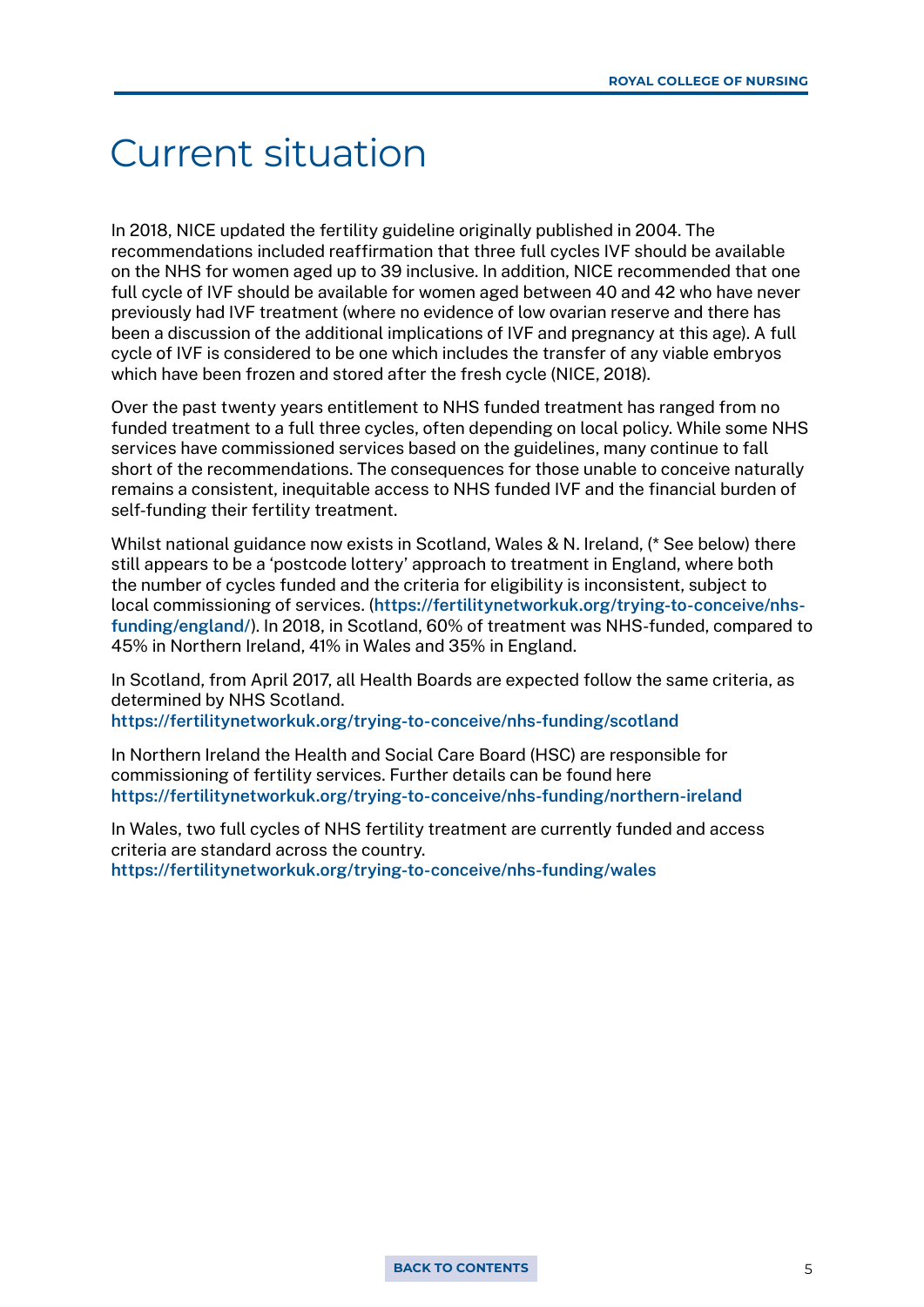#### <span id="page-5-0"></span>NHS funded fertility treatment is important

In order to maintain an equitable and fair fertility service across the UK, access to NHS funded treatment is critical. Current evidence suggests that four in 10 treatment cycles are funded by the NHS (HFEA, 2013). For those who do not meet NHS criteria, the cost of private treatment can vary from between £4,000-£10,000, depending on factors including the type of procedures and the drugs used. The high cost of IVF in the UK is encouraging many couples to seek treatment abroad, which also has long term consequences for the NHS. Furthermore, private treatment may not be an option for those on low or medium incomes, adding to access inequalities.

#### The importance of elective single embryo transfer (eSET)

One of the challenges associated with the success of fertility treatment has been the management of multiple births. It is recognised internationally that multiple births are one of the greatest complications arising from IVF, because of the increased risk to the health and welfare of mothers and babies. This includes the cost of antenatal care, complicated vaginal deliveries, along with an increased risk of caesarean section and associated with more frequent and longer maternal and neonatal hospital admissions. Babies from multiple births are also more likely to need neonatal care and have ongoing health problems. The updated NICE guideline (2018) recommends the use of elective single embryo transfer.

#### Reproductive tourism

There has also been a rise in people choosing to go abroad for IVF treatment. The main reasons include the cost of treatment, along with dissatisfaction with the services and a shortage of donor egg availability in the UK. One of the key challenges around fertility treatment tourism is the varied and differently regulated services outside the UK, including the use of eSET. The policy of eSET has been widely implemented in Northern Europe, but is not applied in other regions and continents. The main consequences for the NHS, could be the need to support a woman with a multiple pregnancy, birth and postnatally, which, as outlined previously has a number of possible complications associated with it. There are also risks to the women, such as Ovarian Hyper Stimulation Syndrome, on their return to the UK, the NHS may have to bear costs of treatment.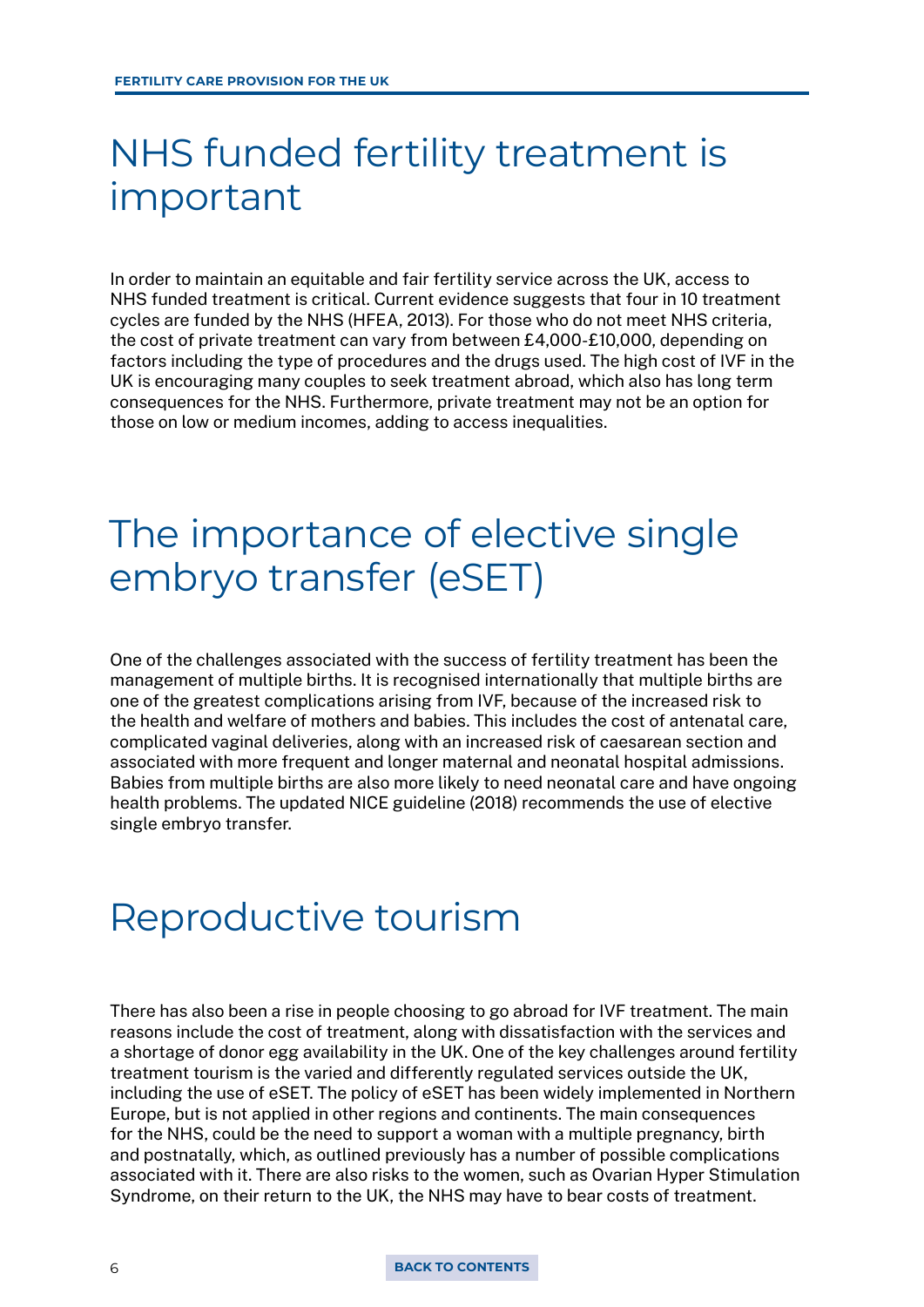#### <span id="page-6-0"></span>The role of registered nurses working in fertility services

Registered nurses are key health professionals in the provision of effective fertility treatment, supporting women and men undergoing IVF and using their full range of skills to provide care.

**Nursing practice:** The nurse's role includes both psychological support for prospective parents and the utilisation of extended clinical skills, including egg retrieval, the transfer of embryos and/or sedation to ensure continuity of care for women.

**Informed choice:** When prospective parents are exploring IVF, it is crucial that they are fully informed regarding the options and implications of treatment and supported psychologically throughout the process. This is of particular importance when fertility treatment does not result in a successful pregnancy.

**Commissioning services:** Fertility nurses have a key role to play in supporting best practice around commissioning of fertility services. They can contribute to the overall understanding of the issues by ensuring that concise, accurate, evidence-based information is disseminated and readily available to commissioners, and all who may engage in local service provision.

**Nurses as leaders:** Nurses should also be using their leadership skills to actively understand the socio-political dimension of access to, and provision of treatment locally, as well as lobbying nationally to support best practice.

**Nurses as policymakers:** Changes to local policies are not always readily accessible or comprehended and the extent of consultation prior to changes can vary considerably. Nurses can use their links and exert influence on commissioners to ensure that policy decisions are conducted in a fair, open and inclusive manner.

As a crucial first step to achieving the above objectives, nurses should aim to familiarise themselves with local clinical commissioning groups (CCGs) assisted conception policy, the timings of any review and how this compares to NICE's recommendations. Differences in criteria should be discussed with the named nurse representative of the CCG governing board or other board members.

With regard to enhancing skills and knowledge to support best practice for nurses specialising in fertility services, the RCN has developed a career pathway (RCN, 2018), which will enable the development of the skills set required to ensure improvements in fertility services across the UK.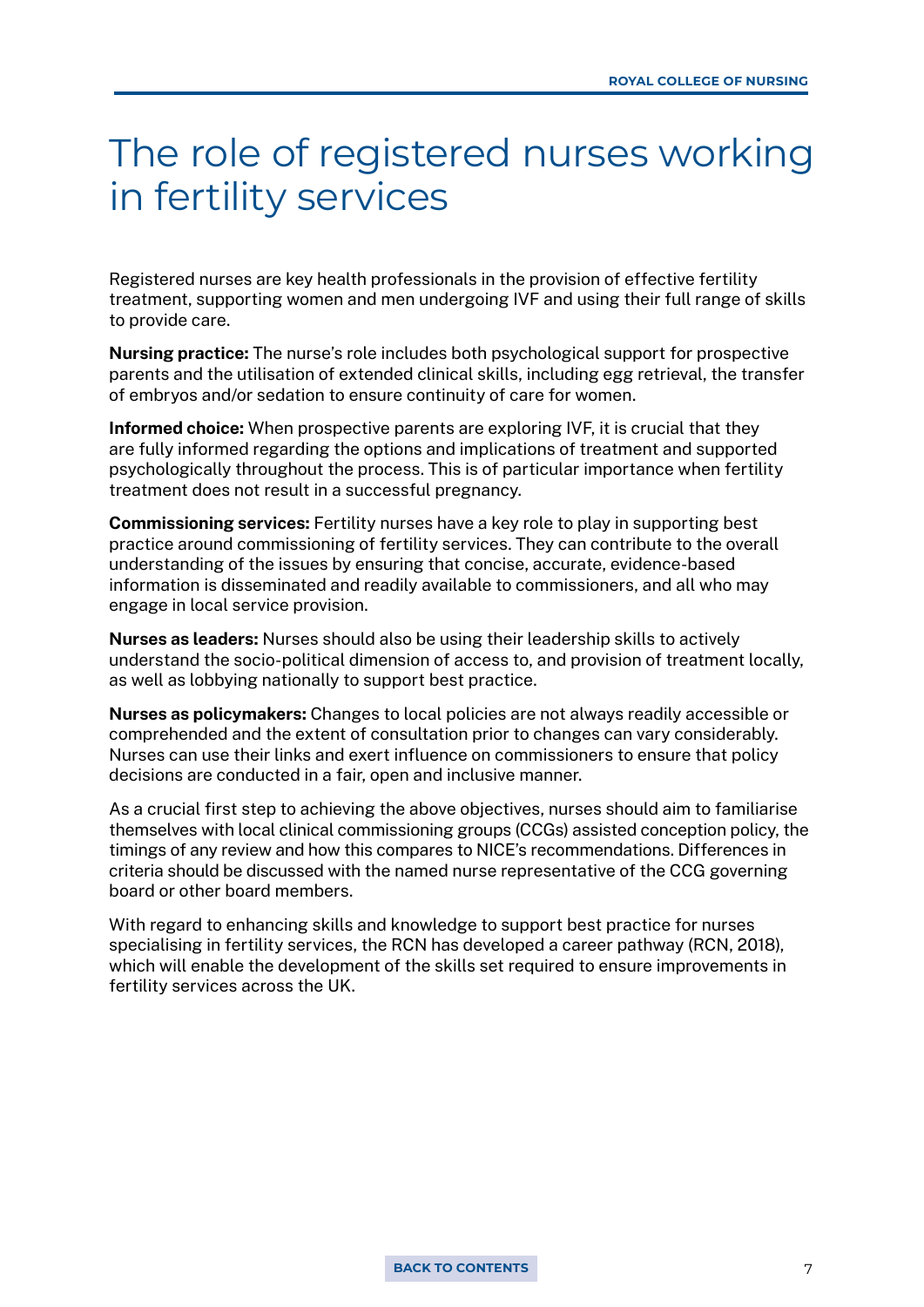#### <span id="page-7-0"></span>Conclusion

To ensure equality of access to all those seeking treatment, the RCN supports implementation of the NICE guidelines including the recommendation that at least three full treatment cycles are available to couples undergoing IVF treatment.

Nurses play a central role in ensuring this position is realised. In order to achieve this, nurses need to understand and interpret the available evidence, whilst continuing to be aware of, and use the systems available to lobby (locally and nationally) for fair and equitable treatment for those who suffer with infertility.

#### Further information

Braude P (2006) One Child at a Time:- Report of the Expert Group on Multiple Births after IVF **[www.hfea.gov.uk/docs/MBSET\\_report.pdf](http://www.hfea.gov.uk/docs/MBSET_report.pdf)** 

Hamilton M. (2007) Multiple Births in the United Kingdom – a consensus statement. Human Fertility, June 2007: 10(2):71-74

HFEA (2020) Fertility treatment 2018: trends and figures **[www.hfea.gov.uk/about-us/](http://www.hfea.gov.uk/about-us/publications/research-and-data/fertility-treatment-2018-trends-and-figures) [publications/research-and-data/fertility-treatment-2018-trends-and-figures](http://www.hfea.gov.uk/about-us/publications/research-and-data/fertility-treatment-2018-trends-and-figures)** 

National Institute for Health and Care Excellence (2013 updated 2017) Clinical Guideline 156 Fertility: assessment and treatment of people with fertility problems **<http://guidance.nice.org.uk/CG156>**

Infertility Network UK **[www.fertilityfairness.co.uk](http://www.fertilityfairness.co.uk)**

Royal College of Nursing (2018) An RCN Education and Career Progression Framework for Fertility Nursing **[www.rcn.org.uk/professional-development/publications/pdf-006690](http://www.rcn.org.uk/professional-development/publications/pdf-006690)**